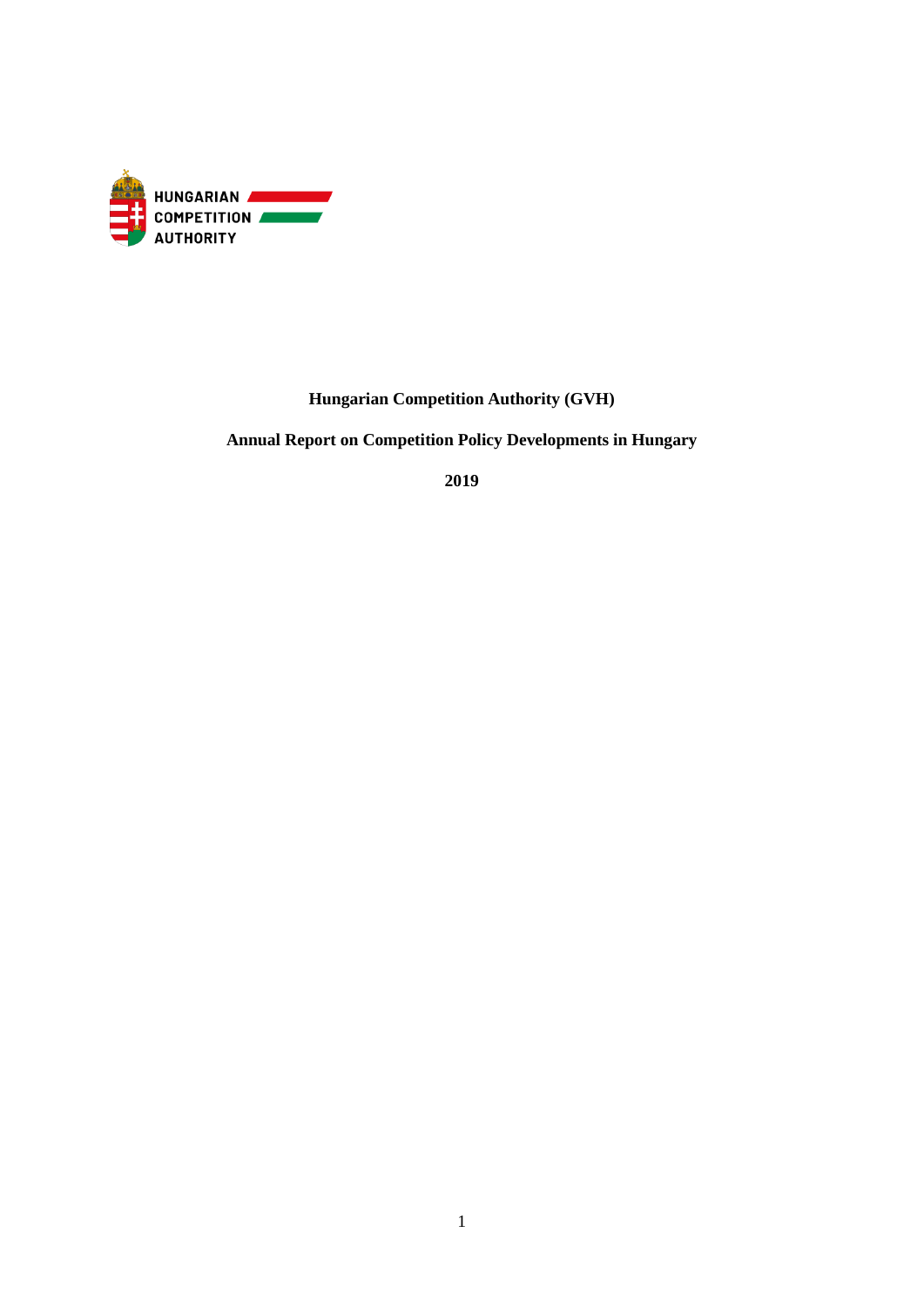# **Table of contents**

| 1. |                                                                                        |                                                                                         |  |  |  |
|----|----------------------------------------------------------------------------------------|-----------------------------------------------------------------------------------------|--|--|--|
|    | 1.1.                                                                                   |                                                                                         |  |  |  |
|    | 1.2.                                                                                   |                                                                                         |  |  |  |
| 2. |                                                                                        |                                                                                         |  |  |  |
|    | 2.1.                                                                                   | Action against anticompetitive practices; agreements and abuses of dominant position  3 |  |  |  |
|    | 2.2.                                                                                   |                                                                                         |  |  |  |
|    | 2.3.                                                                                   |                                                                                         |  |  |  |
|    | 2.4.                                                                                   |                                                                                         |  |  |  |
|    | 2.5.                                                                                   |                                                                                         |  |  |  |
| 3. |                                                                                        |                                                                                         |  |  |  |
|    | 3.1.                                                                                   |                                                                                         |  |  |  |
|    | 3.2.                                                                                   |                                                                                         |  |  |  |
| 4. |                                                                                        |                                                                                         |  |  |  |
|    | 4.1.                                                                                   |                                                                                         |  |  |  |
| 5. |                                                                                        |                                                                                         |  |  |  |
| 6. | Summaries of or references to new reports and studies on competition policy issues  15 |                                                                                         |  |  |  |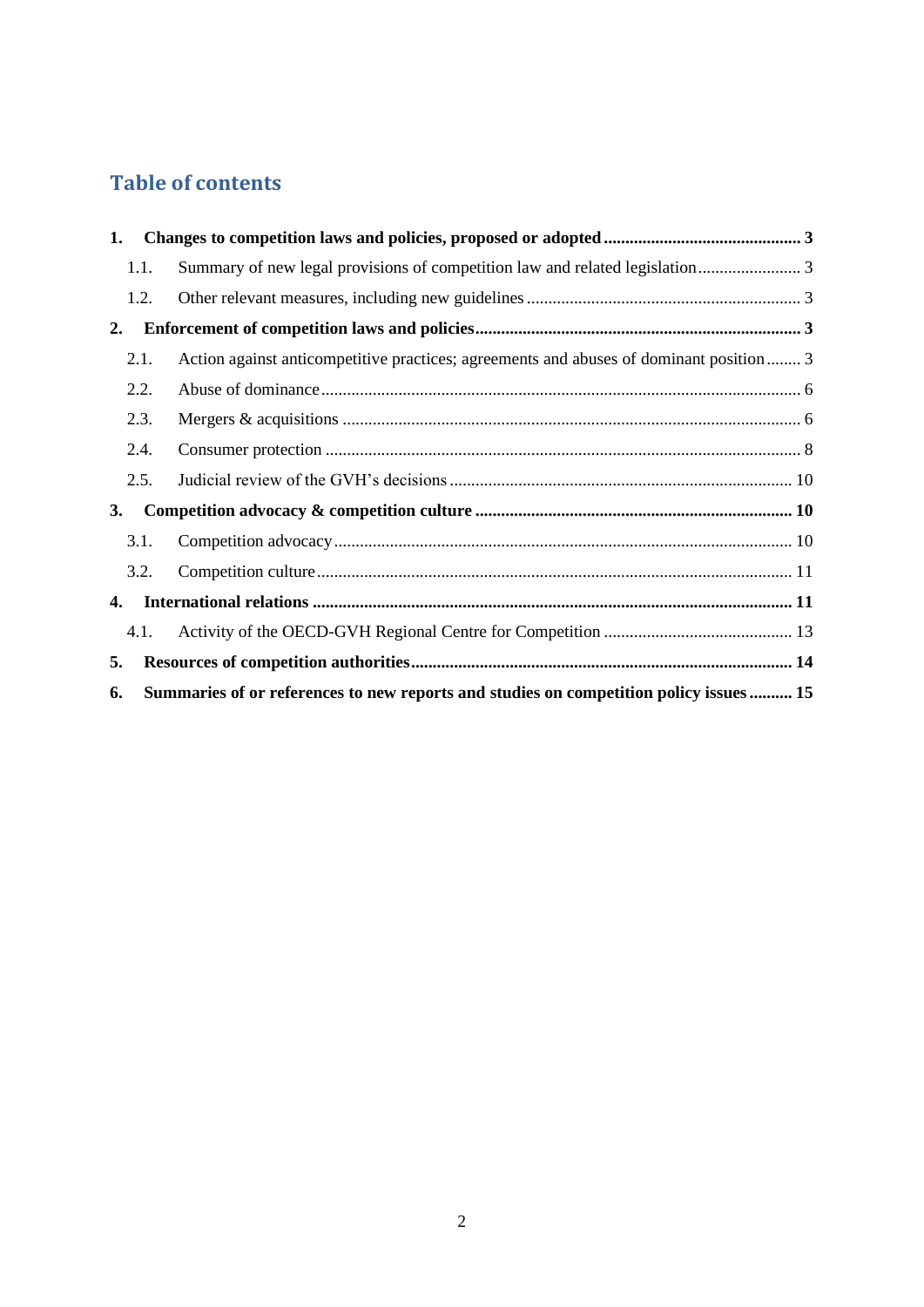## <span id="page-2-1"></span><span id="page-2-0"></span>**1. Changes to competition laws and policies, proposed or adopted**

#### **1.1.Summary of new legal provisions of competition law and related legislation**

#### Legislative changes affecting the organisation of the GVH

1. The Act CVII of 2019 on bodies with special legal status and the status of their employees, which was adopted on 17 December 2019 and entered into force on 1 January 2020, significantly affected the organisation of the GVH. The Act brings about major changes in the law regarding the legal status of both the GVH and its employees.

2. Since 2019, the GVH has allocated considerable resources to the preparatory tasks concerning the transposition of Directive (EU) 2019/1 of the European Parliament and of the Council of 11 December 2018 to empower the competition authorities of the Member States to be more effective enforcers and to ensure the proper functioning of the internal market.

#### Legislative changes affecting the proceedings of the GVH

3. As of January 2020 the Act CXXVII of 2019 amended Article 54/A of the Competition Act (Act LVII of 1996 on the Prohibition of Unfair and Restrictive Market Practices). The purpose of this amendment is, in view of the exclusion of competition supervision proceedings and the requirements laid down in decision no. 7/2019 (III. 22.) of the Constitutional Court of Hungary, to align the provisions of the Competition Act related to the confidential treatment of data concerning witnesses with Article 28 (1) of Act CL of 2016 on General Public Administration Procedures. As a result of this alignment, it will now be possible to require the confidential treatment of the data of witnesses ex officio incompetition supervision proceedings if such an order has already been made in another proceeding.

#### <span id="page-2-2"></span>**1.2.Other relevant measures, including new guidelines**

4. In order to increase the predictability of law enforcement, the President of the GVH and the Chair of the Competition Council may jointly issue notices detailing the basic principles of the law enforcement practice of the GVH. Based on law enforcement experience in recent years, in 2019 the GVH revised its Notice No. 6/2017 on certain law enforcement issues related to merger control proceedings. As part of the review, the GVH initiated a public consultation on the draft notice. As a result of this, in December 2019 the GVH issued a new notice. (Notice No 1/2019.).

#### <span id="page-2-4"></span><span id="page-2-3"></span>**2. Enforcement of competition laws and policies**

## **2.1.Action against anticompetitive practices; agreements and abuses of dominant position**

#### **Anticompetitive practices**

5. In 2019, the GVH adopted 13 decisions in proceedings involving anti-competitive agreements. In 8 cases the GVH established infringements, in 3 cases the proceedings were terminated, while the remaining 2 cases were suspended.

#### *Significant cases*

6. In 2019, the GVH adopted a number of significant decisions relating to one of its primary objectives, namely the adoption of strict action against cartels, particularly those concerning public procurement procedures. The Authority utilises the leniency policy and the settlement procedure in order to pursue its objective of eliminating anti-competitive conducts on markets. The leniency policy enables fine reductions to be granted to those undertakings that reveal their infringements, while the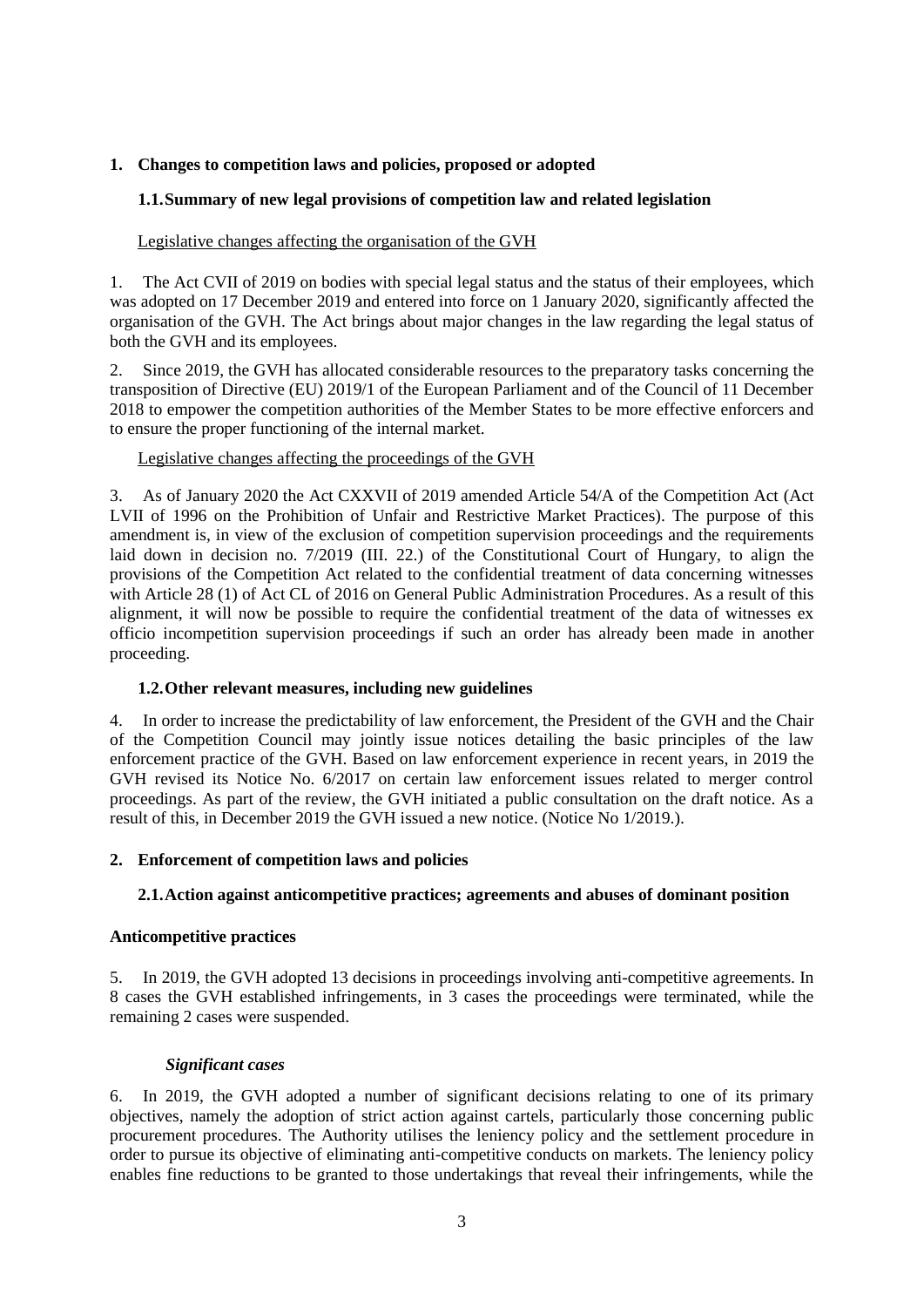settlement procedure provides for fine reductions for those undertakings that waive their right to seek a legal remedy.

## *Bid rigging*

7. In relation to bid rigging, in 2019 the prohibition decisions adopted by the GVH concerned the following anti-competitive behaviours.

8. In public procurement procedures funded by the EU for the provision of specialised bins, vehicles and equipment for waste, the GVH found that five undertakings **-** JUMBO LOG Kft., RESTONE Kft., Profi-Bagger Kft., M-U-T Kft. and MENTO Kft. **-** had engaged in unlawful activities.<sup>1</sup> The investigation revealed that in 2014 and in 2015 the undertakings concerned had unlawfully shared information with each other when participating in procurement procedures: they had concerted their offers and they had agreed on the winner in advance. The GVH found evidence relating to the cartel during the unannounced inspections it carried out on the undertakings' premises. The GVH imposed the maximum competition supervision fine that it can impose on the majority of the undertakings concerned. At the same time, the GVH reduced the fines imposed on JUMBO LOG Kft., RESTONE Kft. and Profi-Bagger Kft. by 30% for their cooperation during the settlement procedure and for waiving their right to a legal remedy. As a result, the GVH imposed fines amounting to a total of over EUR 2.5 M on the undertakings concerned.

9. In connection with EU funded projects for the development of energetic systems in the framework of the *'Environment and Energy Operative Programme'* published by the Ministry of National Development, the investigation of the GVH found that six undertakings, namely Alter Energetikai Iroda Tudományos Szolgáltató Bt., Megújuló Energiapark Kutatóközpont Kft., Új Irány Energetika Kft., LKM.HU Service Kft. and Havrilla-Ép Építőipari Szolgáltató Kft. had coordinated their submitted price offers concerning the implementation of solar power systems.<sup>2</sup> Consequently, the GVH established the violation and imposed fines amounting to the maximum legal amount on the undertakings, corresponding to 10% of the net turnover achieved in the previous business year of the undertakings. However, in the framework of the settlement procedure the GVH reduced the possible maximum legal amount of the fine by 30% for Havrilla Kft., as the undertaking acknowledged the infringement and waived its right to seek a legal remedy. In total, the GVH imposed fines of more than EUR 253,000 on the undertakings.

10. In tenders related to the procurement of diagnostic imaging equipment within the framework of the EU tender *'Supporting the procurement of health equipment aimed at saving energy',* the GVH's investigation found that several undertakings, namely Siemens Healthcare Kft., Siemens Termelő, Szolgáltató és Kereskedelmi Zrt., GE Hungary Ipari és Kereskedelmi Kft., PHILIPS Magyarország Kft., HOGE Orvosi Műszer Kft., Premier G. Med Kft., Euromedic Technology Kft., Chemium Zrt. 'i.L.', Medirex Zrt., and Mediszer Kórháztechnika és Kereskedelmi Kft. had shared public procurement tenders among each other.<sup>3</sup> Most of the undertakings actively cooperated with the authority in the proceeding. Three undertakings voluntarily admitted their unlawful conducts for which they also handed over evidence. The authority offered immunity from the imposition of a fine to Mediszer Kft., which was the first undertaking to apply for leniency. For the same reason, Siemens Healthcare Kft. was granted a fine reduction of 40%. While the GVH did not accept the leniency application of HOGE Kft., it did, however, reduce the fine imposed on the undertaking by 30% because the company had admitted its involvement in the infringement and had also waived its right to seek a legal remedy. Further significant fine reductions were granted by the GVH to a number of undertakings pursuant to the settlement procedure. The GVH imposed fines amounting to a total of EUR 4.8 M on the undertakings.

11. In addition to bid rigging, the GVH also closed proceedings related to other horizontal and vertical anti-competitive practices.

<sup>1</sup> Official registration number of the case: **VJ/77/2016.**

<sup>2</sup> Official registration number of the case: **VJ/41/2016.**

<sup>3</sup> Official registration number of the case: **VJ/19/2016.**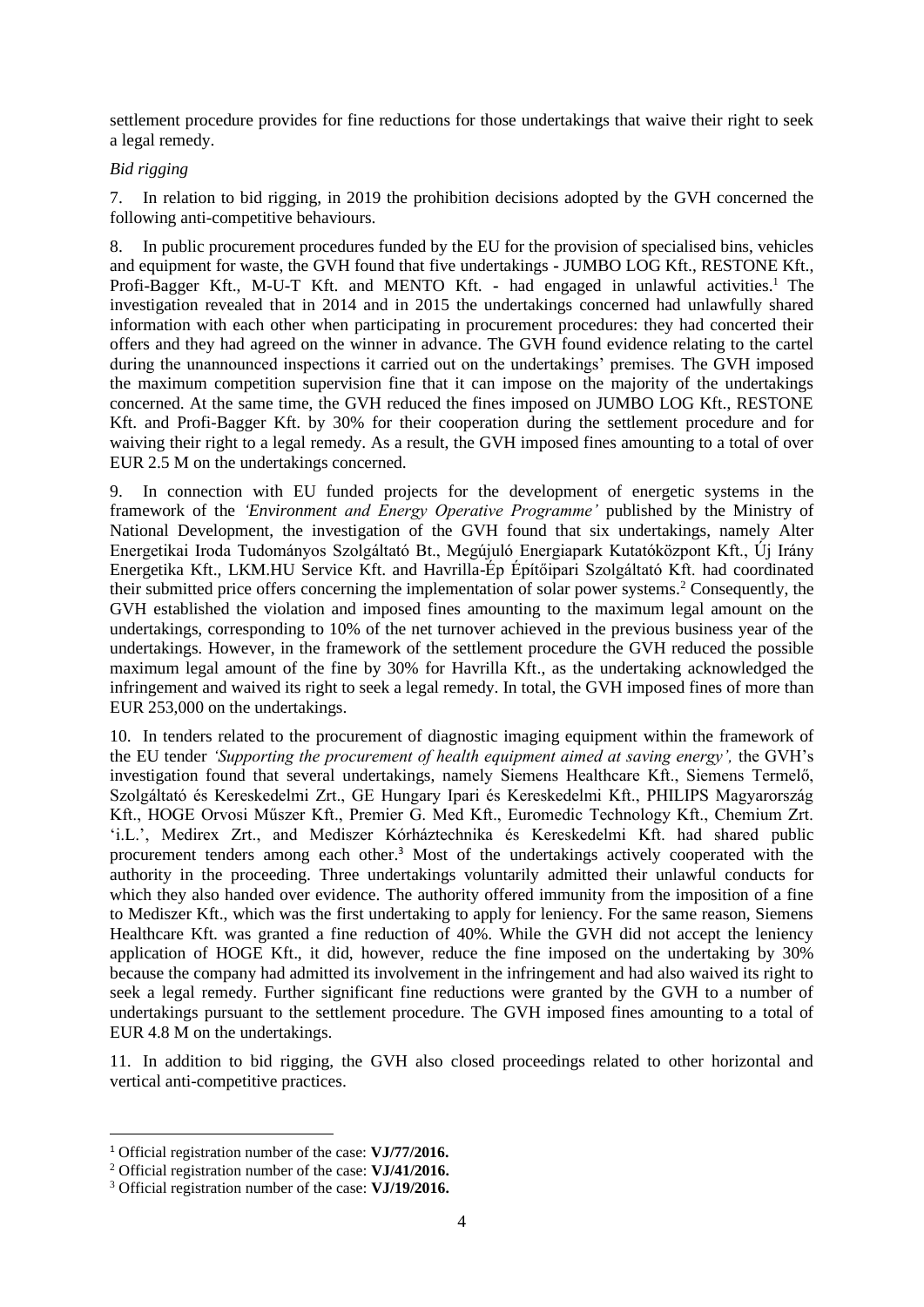12. With regard to horizontal anti-competitive practices the GVH imposed fines on the former producers of Energizer, Duracell and Varta batteries for their participation in a cartel. The investigation revealed that in 2005 the battery producers concerned had agreed to pass the waste management fees that had been introduced around that time onto their customers as a separate cost element. As a consequence, for a period of 10 years the producers, in full agreement, passed the entire waste management fees onto their customers, thereby excluding competition among themselves in respect of this cost element. Due to the cooperation of the battery producers concerned, the GVH significantly reduced the amount of the fines that it could lawfully impose: the producer of Energizer batteries and the former producer of Duracell batteries, Procter & Gamble, acknowledged the infringement by submitting a leniency application and providing the required supporting evidence. The GVH waived the fine that would have been imposed on Energizer and halved the fine of Procter & Gamble. In addition, Procter & Gamble and the former producer of Varta batteries, Spectrum Brands Hungaria Kft., accepted the GVH's statement of facts and waived their right to seek a legal remedy in the framework of the settlement procedure, thereby contributing to the rapid conclusion of the procedure. Spectrum Brands received a further reduction of its fine as it undertook to further develop its compliance programme in order to avoid future infringements.

13. With regard to vertical anti-competitive practices, in 2019 the GVH closed two cases. In the first case the GVH imposed a fine of approx. EUR 330,000 on Husqvarna Magyarország Kft. for fixing the online retail prices of its products belonging to the Husqvarna, Gardena and McCulloch brands. During its proceeding the GVH established that Husqvarna Magyarország Kft. had provided, in line with the practice prevailing in the concerned industry, the recommended retail prices of its Husqvarna, Gardena and McCulloch brands between 2013 and 2016.<sup>4</sup> This conduct in itself did not constitute a competition law infringement. However, in collaboration with the distributors, the undertaking concerned indirectly set the minimum online prices of its products by also fixing the maximum level of discount that distributors could grant from the recommended prices. These kinds of clauses are considered as particularly serious restrictions of competition, as they ultimately result in increased consumer prices given the fact that retailers are prevented from competing with each other by lowering prices. No fines were imposed on the concerned online distributors. However, all of the undertakings involved in the proceeding were obliged to adopt measures aimed at preventing similar infringements from occurring in the future. The prevention of such conducts is considered by the GVH as a priority objective in all sectors of the economy.

14. In the second case the GVH imposed fines amounting to a total of over EUR 1.5 M on a number of undertakings for restricting the distribution of alarm equipment for almost 10 years.<sup>5</sup> Based on the distribution agreements concluded between the distributor of Paradox security products (alarm systems and equipment), Paradox Security Systems (Bahamas) Ltd., and its distributors in Hungary – Power Biztonságtechnikai Kereskedelmi Kft. and Trióda Biztonságtechnika Zrt. **-**, their market conducts, emails and other evidence acquired during dawn raids, the GVH concluded that the three undertakings had

- prohibited the export of Paradox products (prohibition of so-called passive export),
- fixed the minimum prices of installers and thereby indirectly fixed the resale prices, and
- restricted the online sale of products by prohibiting the online publication of end-user prices.

15. Due to the above-mentioned anti-competitive measures, the concerned distributors and installers were able to charge high prices for the sale and installation of Paradox security products, which ultimately resulted in higher prices for consumers. The high prices that could be charged for the products led the distributors and installers to also recommend Paradox security products over other brands to their customers, the latter of which usually choose the brand recommended by installers due to the complexity of such products and their lack of expertise.

<sup>4</sup> Official registration number of the case: **VJ/103/2014.**

<sup>5</sup> Official registration number of the case: **VJ/97/2016.**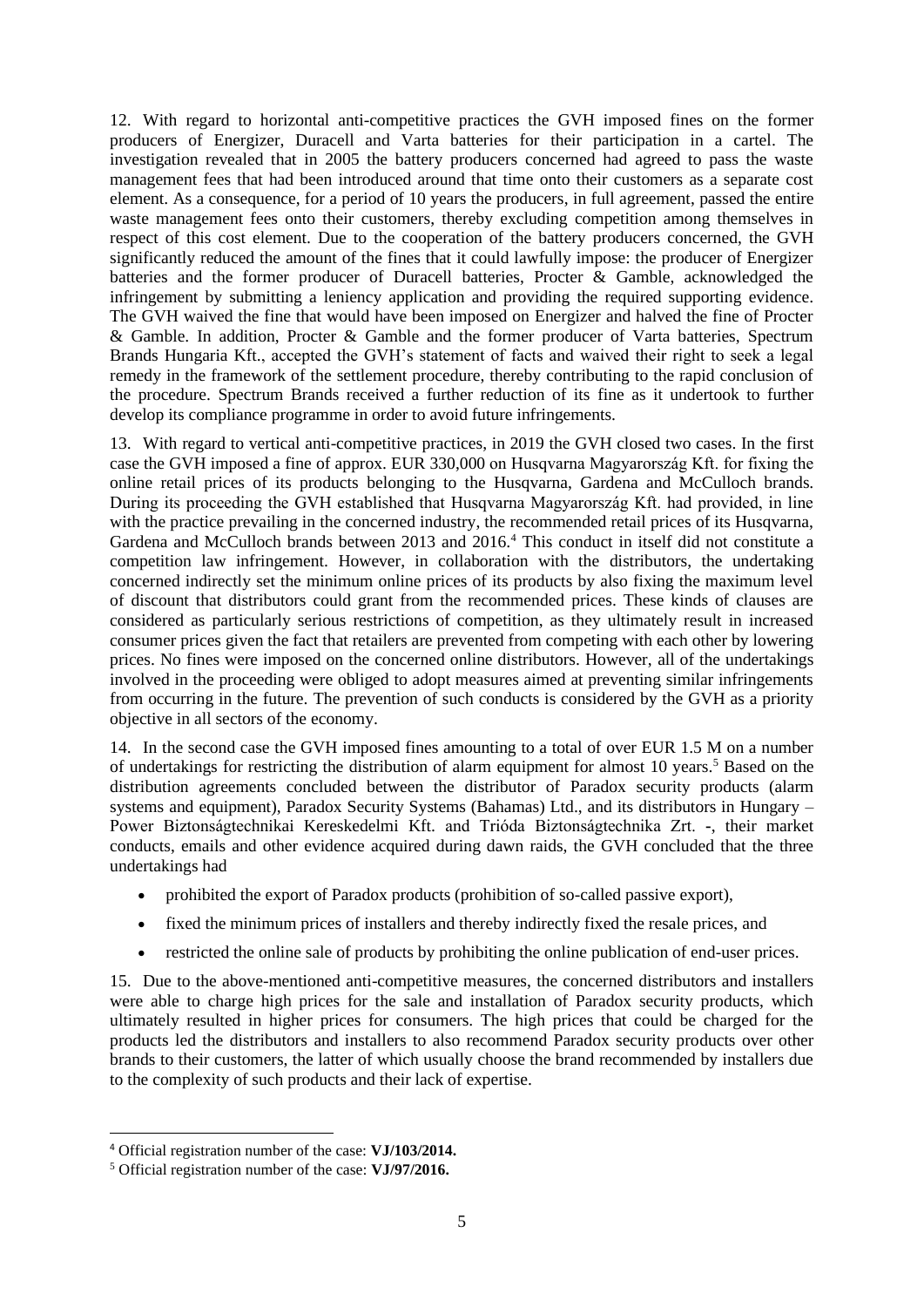#### <span id="page-5-0"></span>**2.2.Abuse of dominance**

16. In 2019, the GVH adopted 3 decisions in proceedings related to abuse of dominance. In 2 cases the proceedings were closed with commitments, while the remaining 1 case was terminated in the course of the investigation.

#### *Significant cases*

17. In 2019, the telecommunication company Magyar Telekom Nyrt. launched a new low-priced triple play (TV + internet + phone) package in 406 towns as a result of the intervention of the GVH.<sup>6</sup> The investigation was initiated in 2017 after the GVH noticed that the undertaking's triple-play service package, which it introduced in May 2017, had only been made available in those towns where it faced strong competitive pressure. In contrast, it charged higher fees in those towns that lacked strong competition but where its network would have also been capable of providing the 'Flip' service. This conduct raised the suspicion that Telekom was charging its customers excessively high fees in these towns. As a result of the GVH's proceeding, the telecommunication company undertook to introduce a new tariff package in 406 towns, which would include TV, internet and telephone services. The low fee that would be charged for this new package was expected to result in considerable savings for consumers, when compared to the costs that they would incur if they were to purchase these services separately from Telekom. In accordance with the accepted commitments, Telekom undertook to make the new tariff package available in all those towns where its network is technologically capable of providing TV, internet and telephone services. The commitments submitted by Telekom would remain in place for a period of 2 years – in view of the rapid technological developments in the telecommunications markets and the ever-changing competitive environment. The new tariff package would be available to both Telekom's existing customers (without the obligation to pay a contractual penalty) and new subscribers.

#### <span id="page-5-1"></span>**2.3.Mergers & acquisitions**

18. In 2019, 59 merger proceedings were closed – including notification proceedings – out of which 49 cases were closed in notification proceedings, 8 cases were closed in competition supervision proceedings, while 2 proceedings were suspended.

19. As regards to the notification proceedings, in 2 cases the GVH established that the transaction did not meet the HUF five billion threshold specified in Article 24 (4) of the Competition Act; consequently, the GVH rejected these 2 notifications. In the remaining 47 cases the GVH issued official certificates.

20. All of the competition supervision proceedings were initiated on the basis of notifications. In 4 cases the GVH granted the authorisation in a Phase II procedure – in 1 of these 4 cases the authorisation was granted subject to commitments aimed at eliminating the harmful competitive effects of the concentration.

#### *Significant cases*

21. In the field of consumer electronics the GVH established that Media Markt's acquisition of control over Tesco's consumer electronics retail sector would not harmfully affect competition.<sup>7</sup> As a result of the concentration Media Markt Retail Cooperation Kereskedelmi Kft. would operate as an independent undertaking, specialising in the sale of consumer electronic goods (so called 'shop-inshop') within the sales area of the stores of Tesco Global Zrt. in 9 locations (Budapest, Veszprém, Sopron, Baja, Esztergom, Szekszárd, Dunaújváros, Kaposvár, and Tatabánya). The GVH examined the potential competitive effects of the concentration in the consumer electronics retail sector on the national market and also on the involved cities. On the basis of the analysis the GVH concluded that the market concentration after the acquisition of control would not be significant enough to distort

<sup>6</sup> Official registration number of the case: **VJ/56/2017.**

<sup>7</sup> Official registration number of the case: **VJ/34/2018.**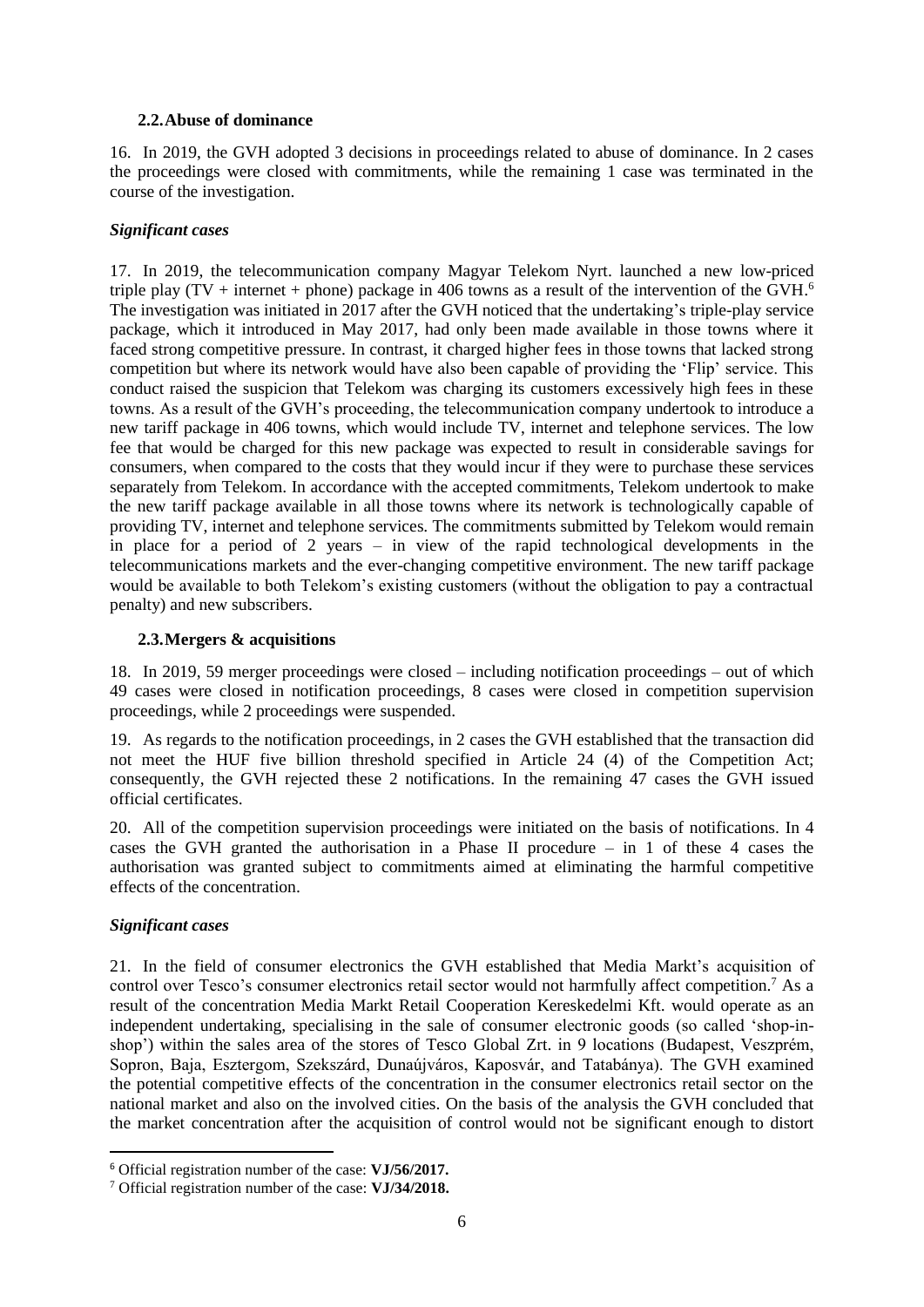competition either nationally or locally. In its decision the GVH also considered the possible benefits of the concentration, in particular the benefits for consumers (e.g. greater choice of products, improvement of consumer services).

22. In connection with the online sale of consumer electronics, the GVH determined that the acquisition of Dante International Kft. (eMAG) over Extreme Digital Zrt. (edigital.hu) would not result in a significant lessening of competition on the market.<sup>8</sup> According to the notification Dante International Kft., which operates the eMAG.hu online store, intended to acquire control over Extreme Digital Zrt., which operates the edigital.hu online store and 16 retail outlets in the country. Due to the very high turnovers of the online stores of the parties to the transaction – especially in relation to the sale of consumer electronics – the GVH ordered a full investigation to assess the potential harmful effects of the acquisition. In addition to analysing the data submitted by the parties, the GVH also consulted with competitors, suppliers and market research firms. The GVH concluded that on the market of consumer electronics, the online and traditional (bricks and mortar) market segments are not separate but actually form a single market. This is supported by the fact that market players using both online and offline trading methods typically set uniform prices and conditions nationwide, moreover Hungarian consumers attach great importance to the ability to visit the physical versions of online stores. The definition of the market as a single market was also supported by the majority of market players interviewed by the GVH, as well as by a market study undertaken by a market research institute. The combined market share of the parties on the market was found to be less than 20% and, therefore, according to the practice of the GVH no negative effects justifying regulatory intervention could be identified (see Notice 7/2017 of the GVH). The GVH was also of the opinion that the transaction would be unlikely to have harmful effects even if the investigation were to be limited to the online retail segment of consumer electronics, i.e. prices are unlikely to increase. In support of this conclusion, the GVH referred to the transparency of market prices, the price sensitivity of online consumers, the competitive pressure generated by the remaining competitors, and the contestability of the market.

23. With regard to the insurance market, the GVH received a notification of a concentration, according to which the insurance mediation company Netrisk intended to acquire direct and sole control over Biztosítás.hu, an undertaking involved in the same business activity.<sup>9</sup> Given that the undertakings concerned are the most important participants on the online insurance market, the GVH investigated the possible harmful effects of the concentration on competition in a detailed (so-called full) investigation proceeding. The GVH simultaneously analysed the information submitted by the parties and invited a number of insurance companies, insurance mediation companies, professional organisations and undertakings providing information technology solutions specialised for insurance activities to provide their opinions in the proceeding. After having examined the market of online insurance mediation and the expected impact of the acquisition on the market, the GVH also took into consideration the competitive pressure exercised by traditional insurance mediation activity (in person and on the phone) and the online platforms of the insurers.

24. The GVH concluded that no harmful impacts were likely to arise from the concentration also on the narrower online market. The prices of insurances are set by insurers and brokers, which means that insurance mediation undertakings are unable to directly increase prices and an indirect increase of prices is unlikely to occur (neither resulting from the reduction of benefits or the introduction of additional fees on top of insurance fees). On the basis of the significant bargaining power of the insurance undertakings, the GVH considered it unlikely that the concentration established by the transaction would enable the undertakings to implement any cost increase also affecting the price of insurances. Furthermore, the GVH established that there was unlikely to be a reduction in the quality of services provided by the undertakings as a result of the merger, given the fact that the merged undertakings would also be interested in the continuous development of the online platforms and in providing a wide range of insurance services following the concentration. As the case concerned

<sup>8</sup> Official registration number of the case: **VJ/14/2019**.

<sup>9</sup> Official registration number of the case: **VJ/12/2019**.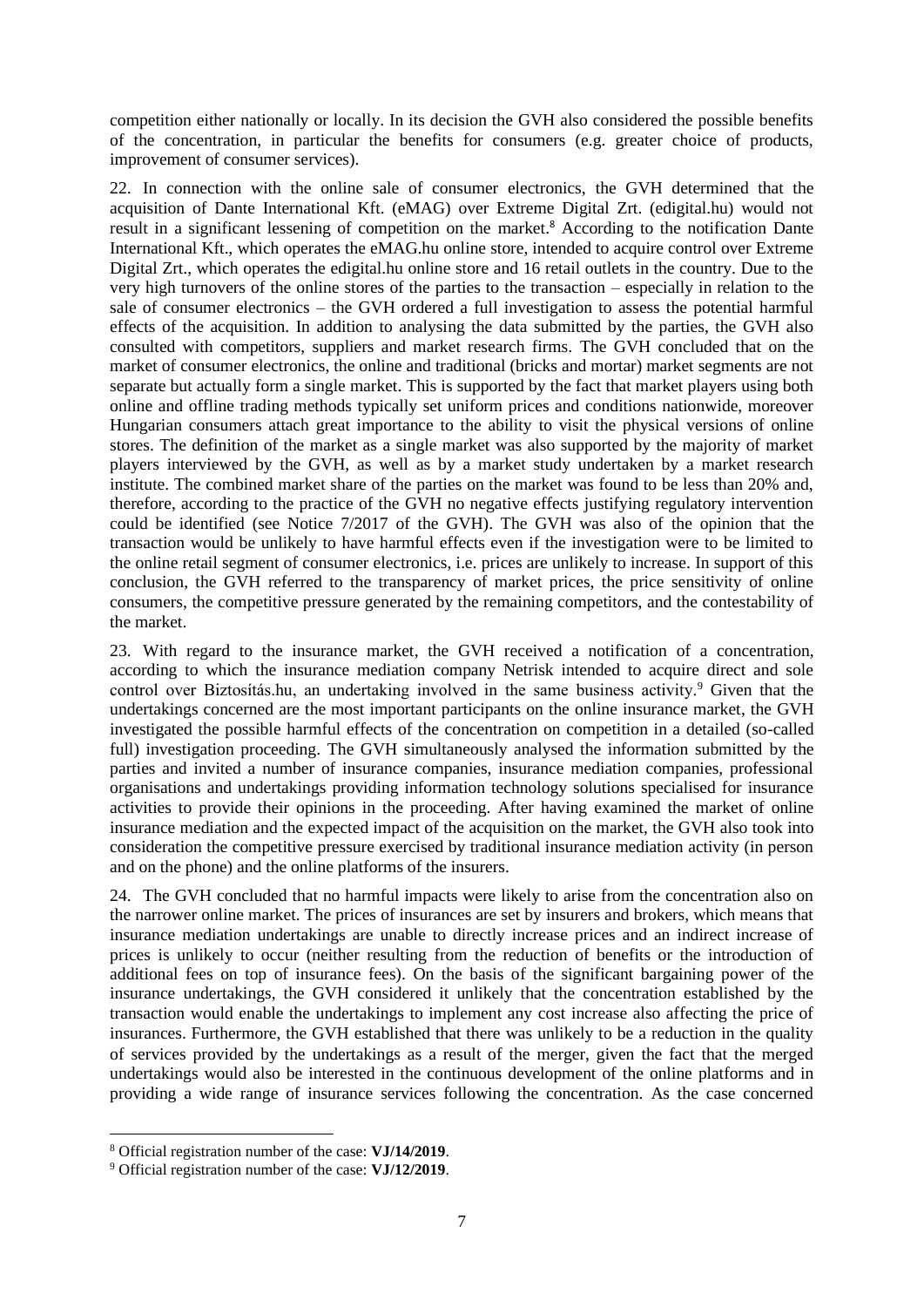digital services, the Authority also analysed the possible impact of the merging of the databases available to the undertakings. It was determined, however, that the merging of the undertakings would not have any substantial impact on data usability and, therefore, would not give the merged entity a competitive advantage over other insurance mediation undertakings and brokers. Consequently, the GVH established that the acquisition of control of Netrisk.hu over Biztosítás.hu would not significantly impede competition.

25. In 2019, the GVH conditionally cleared the acquisition of control of MOL Kiskereskedelmi Ingatlan Kft. and MOL Nyrt. (MOL) over petrol stations of Mobil Petrol in 5 locations (Pécs, Gödöllő, Fülöpszállás, Jászberény-Jászjákóhalma and Mezőkovácsháza).<sup>10</sup> The GVH ordered a full investigation (phase II) to assess the potential harmful effects of the acquisition, during which it obtained data from more than 50 market players and carried out on-site inspections. The GVH found that the transaction would raise competition concerns only in one out of the five locations concerned, in Mezőkovácsháza, where both petrol stations would belong to MOL, which might lead to an increase in retail price. The investigation also revealed that MOL sets the uniform framework conditions for its retail pricing nationwide, although the prices applied by each petrol station may differ from the national reference prices. In view of the competition concerns, MOL undertook not to deviate significantly from its national reference prices for certain fuel types ('diesel' and '95') in case of its petrol stations located in Mezőkovácsháza. This commitment means, on average, a decrease of approx. HUF 5-7/litre in the location concerned. According to the GVH's assessment, the commitment adequately remedies the identified competition problem for the next 5 years; consequently, the GVH authorised the transaction. The GVH will monitor the compliance with the decision in the framework of a follow-up investigation.

#### <span id="page-7-0"></span>**2.4.Consumer protection**

26. In the field of consumer protection, the GVH closed 22 cases in 2019. In 13 cases the GVH established an infringement, out of which in 2 cases the GVH issued a warning. In 4 cases the GVH conducted a follow-up proceeding, in 3 cases the proceedings were closed with a commitment decision and in 2 cases the proceedings were terminated in the course of their investigation.

27. As in previous years, in 2019 the Authority continued to pay special attention to the identification and resolution of consumer protection issues related to the data-driven economy. In the digital world it is particularly important that consumers understand the business model on which a platform or application operates.

## *Significant cases*

28. In 2019, the GVH imposed a fine amounting to a total of EUR 3.6 M on Facebook Ireland Ltd., which is the highest fine that the Authority has ever imposed in a consumer protection case.<sup>11</sup> The GVH found that Facebook Ireland Ltd. had infringed competition law when it advertised its services as being free of charge on its home page and Help Centre. While it was true that users did not have to pay for the concerned services, Facebook benefited economically from the users' data and activities, with users in this way paying for the services provided by the undertaking. The essence of the (socalled zero price) model of Facebook is that it attracts users with its online platform's content and it collects detailed information about its users' interests, behaviour and purchasing habits. The undertaking then uses this information to sell targeted advertising to its clients, with these paid for advertisements then appearing among the posts of targeted users. According to the GVH, the slogans *'It's free and anyone can join'* and *'Free and always will be'* used by Facebook distract its users' attention from the fact that they are indirectly paying for the use of its services in the form of the transmission of their data, the extent of the data collected, and all of the resulting consequences. The above-mentioned statements, which were found to have been deceptive, appeared on Facebook's homepage from January 2010 until August 2019 and on its Help Centre until 23 October 2019. The GVH noted that numerous users are not aware of the extent and value of the transferred data and do

<sup>10</sup> Official registration number of the case: **VJ/46/2018.**

<sup>11</sup> Official registration number of the case: **VJ/85/2016.**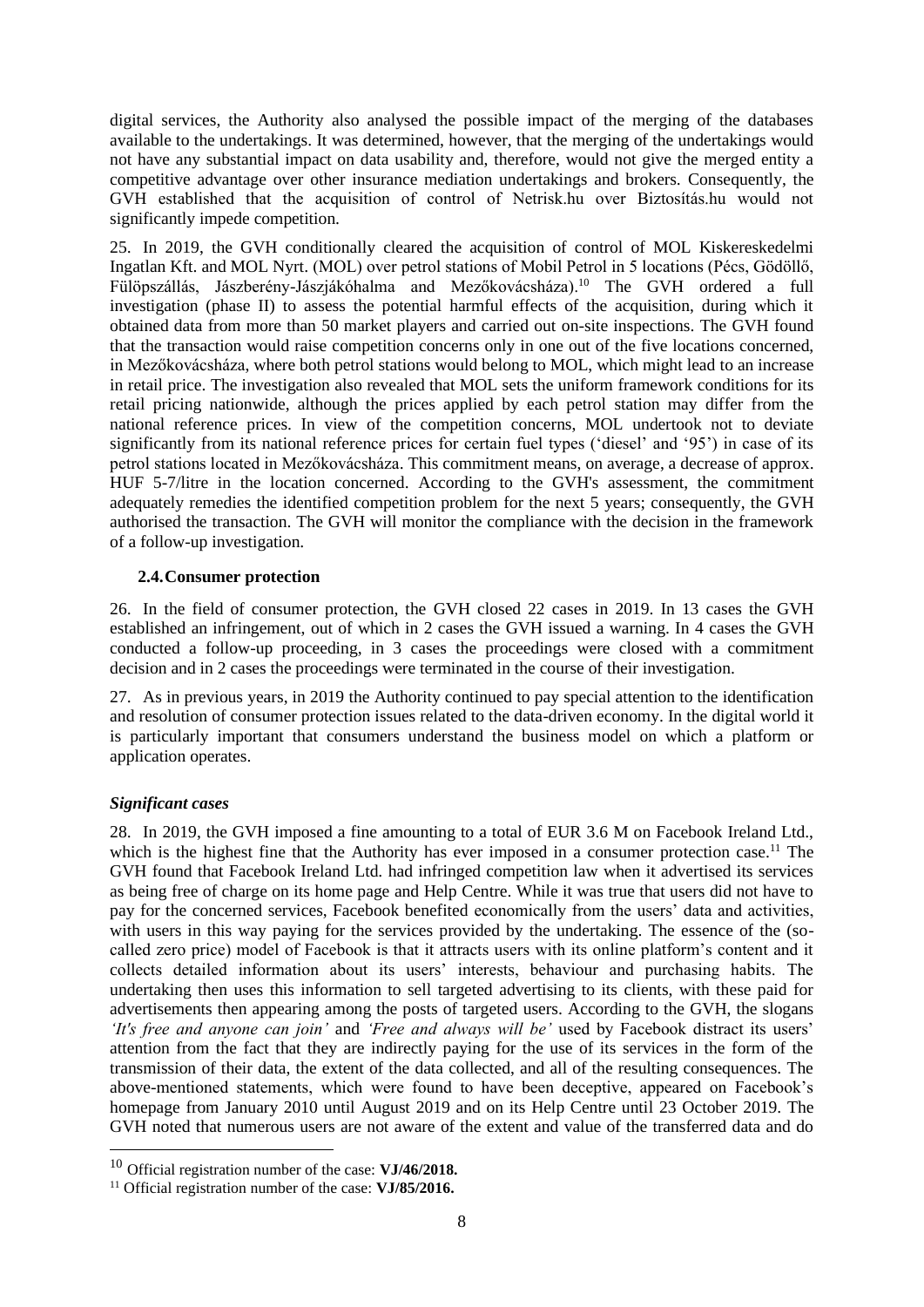not generally read the general terms and conditions of online platforms. Consequently, the GVH was of the opinion that it is harmful to both short term and long term business decisions, and therefore also to some real economic processes, if users believe that they are able to use a service without any cost or without any risk.

29. The 10% tip-slider applied by HelloPay Zrt., which automatically adds a tip of 10% to the amount payable for a particular service unless actively modified or deleted by a consumer, and which is commonly found at payment terminals at festivals, fairs and restaurants, was also found to be unlawful. <sup>12</sup> The GVH established that HelloPay Zrt. exerted undue psychological pressure on consumers by automatically applying a 10% tip and donation rate at the terminals it provides. Due to the infringement, the GVH obliged the company to pay a fine of EUR 62,500. The GVH is of the opinion that the way the terminals operate, namely by automatically displaying an expected tip of 10%, can significantly limit the decision-making process of consumers, especially in connection with payment circumstances at festivals and restaurants (communication difficulties, time pressure, noise, crowd, etc.). The use of such terminals reduces the ability of consumers to independently determine whether they wish to pay a tip, and if so, the amount of the tip. The GVH prohibited the company from continuing the infringing conduct, with the result that it must modify the information provided at the terminals and after this modification it can no longer set a default tip of 10%.

30. The case initiated against the online payment method provider PayPal (Europe) S.á.r.l. et Cie, S.C.A concluded with the acceptance of commitments.<sup>13</sup> The GVH initiated the proceeding in 2017 because it was likely that the information provided by the payment service provider was both outdated and incomplete regarding the exchange rates applied to payments requiring conversion. The information provided was also inadequate as regards to the options for modifying the exchange rates. PayPal carries out conversions for its consumers at its own exchange rates, although consumers may also choose to convert their payments at the bank rates applied by their card-issuing banks. Since the exchange rates applied by certain service providers are different, the decision of the user can lead to different purchase prices, which means that it is important that proper and timely information is provided to consumers when they are using such services. As a result of the accepted commitments, PayPal simplified the operation of its website during the procedure and undertook to change the information provided to Hungarian users at the time of purchase within 4 months. Consequently, the undertaking will display the exchange option of the card issuer with its own exchange rate. If a consumer decides to use the exchange rate applied by his/her card-issuing bank the undertaking shall advise the consumer to check their bank notification. Furthermore, PayPal undertook to make the contracts it concludes with consumers more transparent. When making its decision the GVH considered it a significant factor that the commitments of the undertaking directly promote efficient competition, specifically as regards to the ability to choose and change service providers. The GVH shall monitor the fulfilment of the commitments in the framework of a follow-up investigation.

31. In the case of Wizz Air Hungary Zrt., the GVH investigated Wizz Air's "Wizz Flex" service, which is an ancillary service that enables flight tickets to be modified without the payment of a fee; customers who had purchased this service only had to pay the price difference between their original flight ticket and new flight ticket and between the baggage fees.<sup>14</sup> However, in the course of its competition supervision proceeding, the GVH became aware of further detailed conditions relating to the service that significantly restricted the ability of customers to benefit from the free flight modification. Furthermore, it was presumed that consumers had not been given adequate information about the applicable restrictive conditions. Pursuant to its commitments Wizz Air undertook to provide each consumer who had used the Wizz Flex service since 2010 with compensation in the form of a lump sum payment. Additionally, as regards to those customers that had modified their flights and had been unable to benefit from the lower cost of their chosen new flights, Wizz Air undertook to pay the differences between the flights. The number of customers entitled to the compensation is between 120 thousand and 220 thousand; the average compensation will be EUR 8.3 per passenger. Wizz Air shall credit the compensation to the Wizz accounts of the customers and the customers shall have five years

<sup>12</sup> Official registration number of the case: **VJ/64/2017.**

<sup>13</sup> Official registration number of the case: **VJ/18/2017.**

<sup>14</sup> Official registration number of the case: **VJ/17/2017.**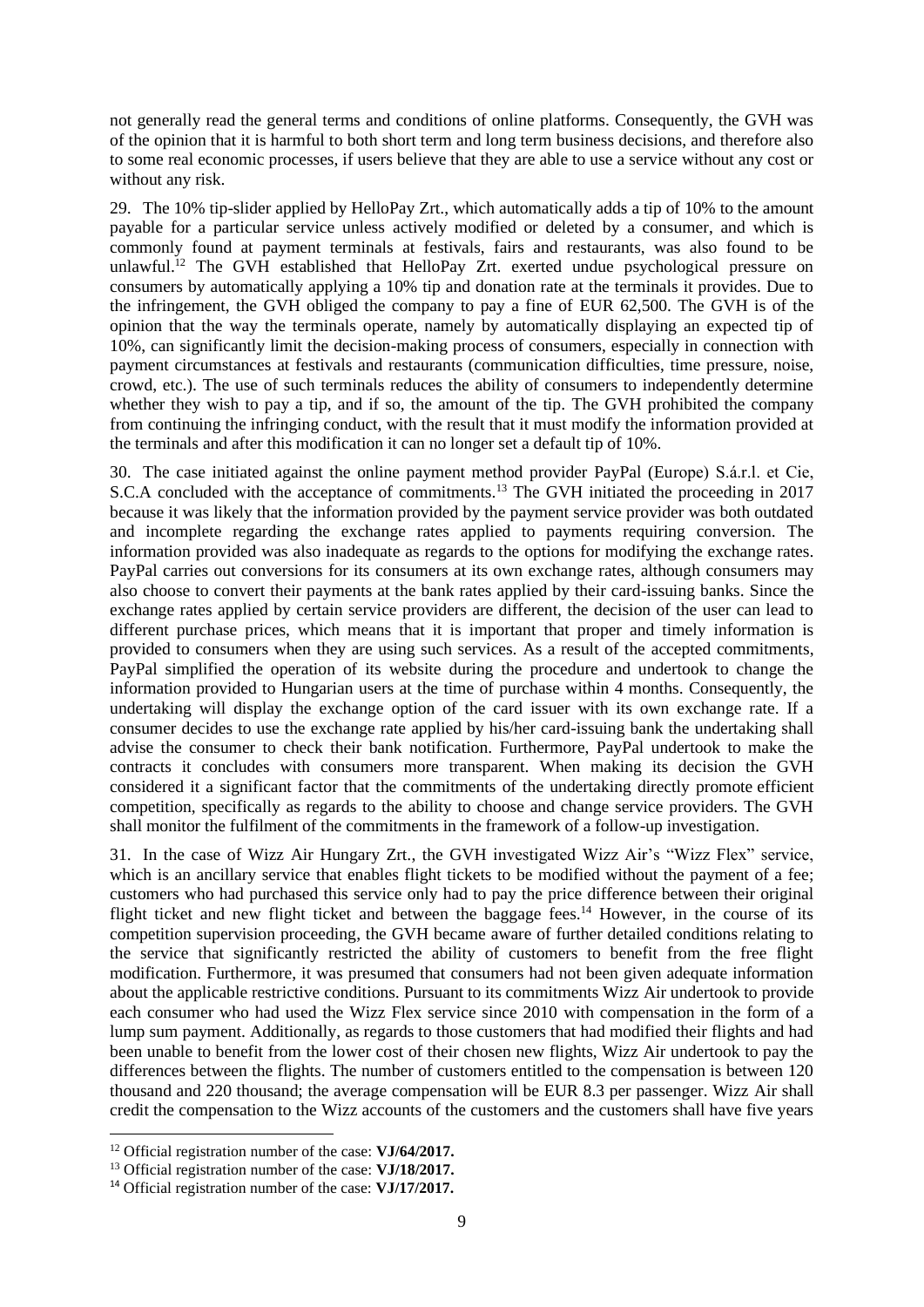to use this sum, or to have this sum transferred to their bank accounts on the provision of their banking details. After this 5-year period has elapsed, any remaining compensation that has not been used will be transferred to the SOS Children's Villages Foundation. Wizz Air must prove that the compensation has been paid through an external audit. Furthermore, Wizz Air undertook to amend its information practices relating to its Wizz Flex service in order to make the content of the service clear. Additionally, it will implement a number of IT developments to make the service more comprehensible and user-friendly and, finally, it will conduct a targeted educational campaign on the consumer rights of air passengers.

32. At the end of 2016 the GVH initiated proceedings to examine the social media activities, and in particular the advertising activities, of influencers with an outstanding number of followers. All these proceedings were terminated with the acceptance of commitments, the main purpose of which was to provide the relevant market players with guidance – without the imposition of a penalty – on expectations and obligations with regard to advertising on social media. As regards to the expectations placed on the influencer, he/she should make it clear and perceivable to consumers (followers) when a post is being published in exchange for some form of consideration (e.g. money, trial product, other discount, etc.). Furthermore, it is important to note that the publisher of the post and the seller of the product are equally responsible for the appearance of the ad tag (#advertisement) in the post, which means that both parties have an interest in ensuring that their communications are legal. The GVH monitored the compliance with the commitments in the framework of follow-up investigations. In 2019, 3 decisions were adopted in the follow-up investigations, out of which in 1 case the GVH terminated the proceeding, while in 2 cases it imposed a fine.

#### <span id="page-9-0"></span>**2.5.Judicial review of the GVH's decisions**

33. Out of the decisions adopted by the GVH in 2019, court review was initiated in 21 cases. This includes simplified lawsuits. In 2019 the GVH won 65% of the administrative lawsuit, with simplied lawsuits included in this calculation.

#### <span id="page-9-2"></span><span id="page-9-1"></span>**3. Competition advocacy & competition culture**

#### **3.1.Competition advocacy**

34. In the field of competition advocacy, in 2019 the GVH also aimed to use all of its instruments available to influence government decisions in support of competition. As regards to the meaning of government decisions, this includes the formulation of public policies, their application, and the individual administrative steps and interventions of government and other public institutions. With regard to competition advocacy, the GVH aims in particular to be able to express its position on as many draft laws as possible. The most important indicator of the success of the GVH's advocacy efforts is, however, the extent to which its expressed positions are utilised and taken into account by the legislator. Consequently, the GVH monitors draft legislation and whether the comments it has made have been taken into account.

35. In 2019, out of the number of draft pieces of legislation received by the GVH (31) and out of the number of draft pieces of legislation uploaded on the government's homepage (12), the GVH sent its comments in 11 cases. A significant proportion of these comments contained recommendations aimed at changing the rules governing the operation of the GVH and at improving the quality of codification, while a smaller proportion sought to facilitate the creation of a more competition-friendly regulatory environment, reduced administrative burdens and improved conditions of the consumer decisionmaking process.

36. In 2019, the GVH intervened in 2 cases in relation to the anomalies of the legal background identified in the course of competition supervision proceedings or during the investigation of complaints. Both interventions were in the health and social sectors (medical aids and government support for the purchase of cars for severely disabled people). A common feature of the cases was that the beneficiaries of the government support programmes were severely disadvantaged people who were further disadvantaged due to a lack of information, absence of freedom of choice and inability to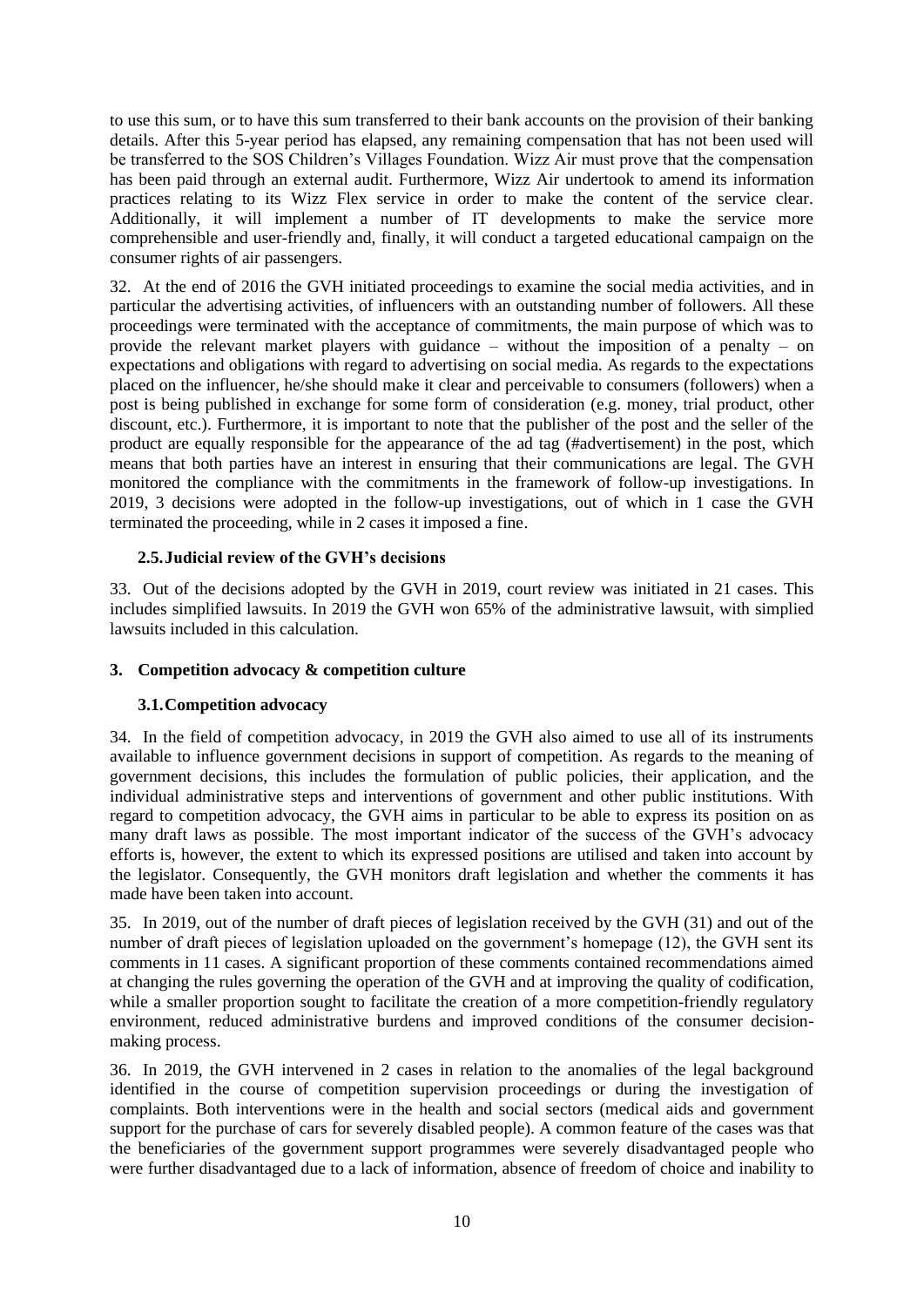access the support, whereas the companies involved in the disbursement of subsidies were able to generate additional income. Unfortunately, so far no substantive initiative or measure has been taken in order to eliminate the identified legal anomalies.

## <span id="page-10-0"></span>**3.2.Competition culture**

37. The GVH's work in relation to the development of competition culture includes its own tasks in this area, for which it draws on its professional resources, as well as its contributions – both professional and financial – to those programmes that require the input of other bodies for their implementation.

38. In 2019, the GVH also placed significant emphasis on the importance of organising professional events and being a partner in the realisation of these events. In addition, it continued to pursue actions that foster competition and raise public awareness. Such actions are aimed, firstly, at inciting consumers to think through decisions before making transactions and, secondly, at encouraging undertakings to comply with competition law rules. In this framework, among others, the following events took place in 2019.

- − In line with tradition the Hungarian Competition Law Association and the GVH jointly organised a conference entitled the *'III. Hungarian Competition Law Forum'*. Its aim was to bring together all of the stakeholders (i.e. judges, attorneys, legal counsels, representatives of companies, academia and public administration) of competition law for a day to discuss the current hot topics of competition law.
- − The *Competition Policy Advisory Bureau Network* continues its operation in five big cities (Debrecen, Eger, Szeged, Pécs and Győr) in Hungary. The Network assists the GVH in the area of consumer protection and enhances the messages/principles of the GVH through its communication activity.
- − As part of the Cultural Heritage Days the GVH opened its building to the public for the first time in 2015, and due to the positive feedback it received it organised the *'Open GVH'*  programme for the third time in 2019. Compared to previous years, a larger number of visitors showed an interest in the history of the building and the daily work of the GVH, and were also able to ask questions informally from the colleagues of the GVH.

## <span id="page-10-1"></span>**4. International relations**

39. The international relations of the GVH focused mainly on cooperation with the European Commission and the national competition authorities of the EU Member States, cooperation within the framework of the Competition Committee of the Organisation for Economic Cooperation and Development (OECD) and the International Competition Network (ICN), as well as on bilateral cooperation.

40. Similarly to the practice of previous years, the case-related cooperation within the European Competition Network (ECN) in respect of the application of the competition rules of the EU continued to be one of the main fields of the international relations.

41. The GVH's contribution to the work of the OECD Competition Committee and to its working groups continued to be of uppermost importance also in 2019, and in this year the GVH sent submissions to OECD roundtables held on the following topics; *'Access to the case file and protection of confidential information'*, *'Hub-and-spoke arrangements'*, and *'The standard of review by courts in competition cases'*.

42. In accordance with established practice, in 2019 the GVH also sent one of its experts to the OECD for a whole year as a secondee on a rotation basis.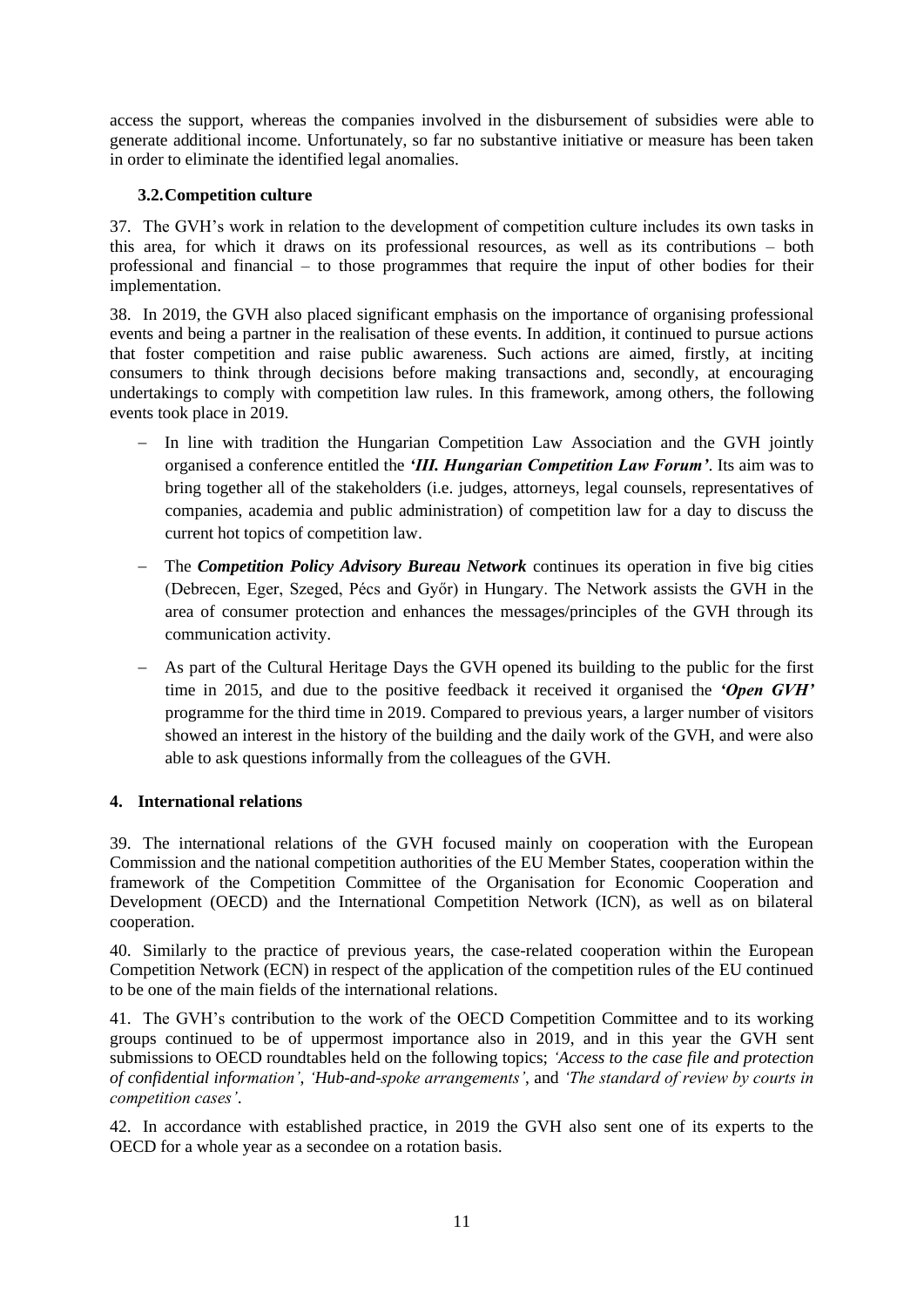43. In 2019 the GVH also remained an active participant in the International Competition Network (ICN), in particular in the work of the Cartel Working Group. The GVH remained responsible for the coordination of the project on the 'Anti-Cartel Enforcement Template'. In addition to this, since April 2016 the GVH has held the position of co-chair of the Regulatory Framework Subgroup of the Cartel Working Group of the ICN and in this capacity it has also been responsible for several other ICN CWG projects (e.g. the project on leniency incentives and the organisation of several webinars on various topics).

44. As regards bilateral cooperation, during 2019 the GVH received delegations from the State Administration for Market Regulation (SAMR) of the People's Republic of China, the successor of the Ministry of Commerce (MOFCOM), and the Office of the Anti-monopoly Committee of the State Council, which is responsible for areas such as competition and anti-monopoly policies.

45. On 10-12 September 2019, the GVH in cooperation with the Federal Trade Commission (USA) organised the 12<sup>th</sup> Annual FTC – Eastern European Competition Workshop. The workshop provided the participants with training on assessing competitive pressure imposed by online retailers on brick and mortar retailers and vice versa, rebates and MFN (and similar) clauses, vertical restraints (primarily non RPM restrictions) and methods of informal information gathering.

46. In the field of consumer protection, in the European Economic Area, the Consumer Protection Cooperation Network (CPC Network) provides the framework for cooperation, especially related to the rapidly evolving digital sphere. In addition to providing information to each other and requesting assistance from each other to carry out investigative measures, the members seek to take joint action to address problems that are occurring in several Member States. The GVH is actively involved in the CPC Network, and in 2019 it sent requests for information in 2 cases, sent alerts in 2 cases, and participated in the development of a joint action against Booking.com. Following dialogue with the European Commission and national consumer authorities, Booking.com has committed to make changes in the way it presents offers, discounts and prices to consumers.<sup>15</sup> Furthermore, colleagues of the GVH participated in several workshops organised by the CPC Network, sometimes as lecturers.

47. In 2019, the GVH as a member of the CPC Network – along with 24 EU member states and Norway and Iceland – participated in an EU-wide screening of 560 e-commerce sites offering a variety of goods, services and digital content, ranging from clothing to computer software and entertainment tickets.<sup>16</sup> Some of the key results of the screening include the following.

- Around 60% of these websites showed irregularities regarding the respect of EU consumer rules, predominantly in relation to how prices and special offers are presented.
- For more than 31% of the websites offering discounts, consumer authorities suspected that the special offers are not authentic or they found the way the discounted price was calculated unclear.
- On 211 websites the final price at payment was higher than the initial price offered.
- 39% of those traders did not include proper information on extra unavoidable fees on delivery, payment methods, booking fees and other similar surcharges.
- On 59% of the 560 websites checked, traders failed the obligation to provide an easily accessible link to the Online Dispute Resolution (ODR) platform, which is obligatory under EU law.<sup>17</sup>

<sup>&</sup>lt;sup>15</sup> Booking.com commits to align practices presenting offers and prices with EU law following EU action, European Commission, Press Release, 20 December 2019.

[https://ec.europa.eu/commission/presscorner/detail/en/ip\\_19\\_6812](https://ec.europa.eu/commission/presscorner/detail/en/ip_19_6812)

<sup>&</sup>lt;sup>16</sup> Online shopping: Commission and consumer protection authorities call for clear information on prices and discounts, European Commission, Press Release, 22 February 2019

[https://ec.europa.eu/commission/presscorner/detail/en/IP\\_19\\_1333](https://ec.europa.eu/commission/presscorner/detail/en/IP_19_1333) <sup>17</sup> European Online Dispute Resolution (ODR) platform

<https://ec.europa.eu/consumers/odr/main/?event=main.trader.register>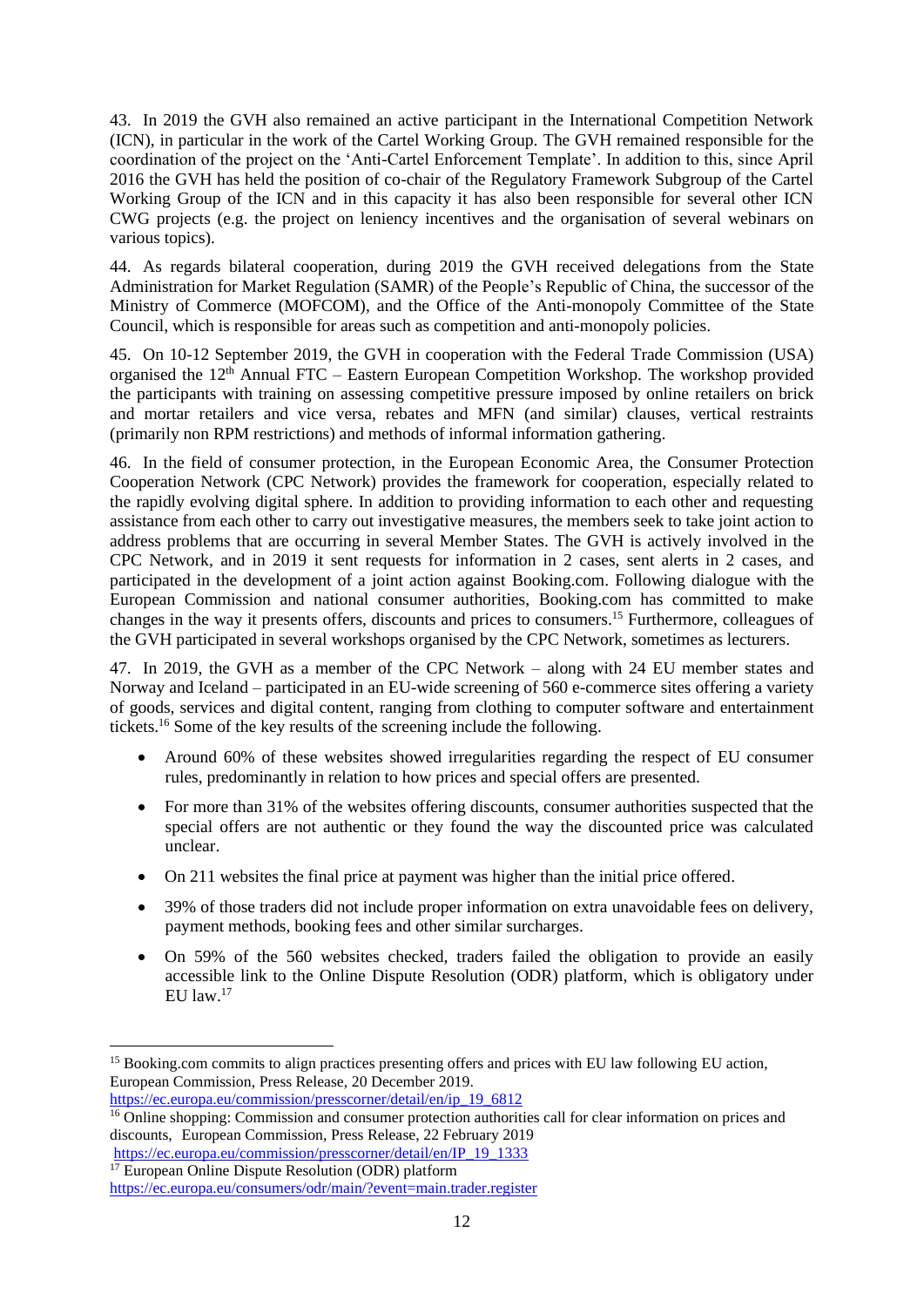• On almost 30% of the websites, irregularities were found in relation to how information was presented about consumers' right to withdrawal.

48. The GVH is also a member of the International Consumer Protection Enforcement Network (ICPEN), an umbrella organisation consisting of 58 consumer protection law enforcement authorities, and is an active member of the United Nations Conference on Trade and Development (UNCTAD), and of the OECD Committee on Consumer Policy.

#### <span id="page-12-0"></span>**4.1.Activity of the OECD-GVH Regional Centre for Competition**

49. The OECD-GVH Regional Centre for Competition in Budapest (RCC) was established by the OECD and the GVH on 16 February 2005. Relying on the professional background of the Competition Division of the OECD and the GVH, the Centre provides capacity building assistance and policy advice for the competition authorities of the Central, East and South-East European region, namely for Albania, Armenia, Azerbaijan, Belarus, Bosnia and Herzegovina, Bulgaria, Croatia, FYR of Macedonia, Georgia, Kazakhstan, Kosovo, Kyrgyzstan, Moldova, Montenegro, Romania, the Russian Federation, Serbia and Ukraine. The RCC is financially supported by the Hungarian Government.

50. The programmes of the RCC, besides others, deal with the following topics: building blocks of competition policy, analysis of competition cases, investigative techniques, training of judges, law enforcement priorities, framework for the cooperation of the competition authorities of the region, competition advocacy, cooperation between competition authorities and regulatory bodies, and other general issues falling under competition law and policy.

51. In 2019, the RCC hosted 307 participants arriving from 35 economies and 63 speakers from 15 countries.

52. In 2019 the RCC organised the following seminars:

- − 13 February **Meeting of Heads of Agencies**. The meeting provided an opportunity for the heads of the beneficiary authorities to discuss their enforcement and training priorities and needs with the staff of the GVH-OECD RCC staff.
- − 11-13 March **Seminar on Vertical Sales Restrictions and E-Commerce**. Selective and exclusive distribution systems, platform parity agreements and various limitations on online sales can be ambiguous with regard to their competitive effects. In order to provide participants with a better understanding of vertical restrictions and their potential pro- and anti-competitive effects, the seminar looked at the relevant case law with an emphasis on the EU experience and e-commerce related questions.
- − 16-17 April **– GVH Staff Training.** Recent developments in EU competition law and selected competition law topics, such as e-commerce, the ECN+ Directive, and consumer and competition issues in the digital age were on the agenda of the training for the whole staff of the GVH.
- − 10-11 May **– Seminar in European Competition Law for National Judges on Competition Economics**. Economic concepts and analysis have taken on an increasingly important role in the field of competition law over the years. In modern antitrust litigation, the soundness of the economic methods used by national competition authorities in their examinations, as well as the relative relevance of the economic studies submitted by the companies' legal representatives to support their cases are subject to the scrutiny of national judges. This training aimed to familiarise national judges with basic economic concepts and the legal and procedural challenges they might face when applying them in competition law cases due to the increased relevance of economic analysis across all fields of antitrust law.
- − 28-30 May **RCC-FAS Seminar in Russia Merger Control Investigations and Innovation**, Kazan. The seminar looked at the theories of harm for merger cases, basic economic methods, investigative steps and measures, and at effective merger remedies with an emphasis on the adequate treatment of innovation in all steps of the merger review process.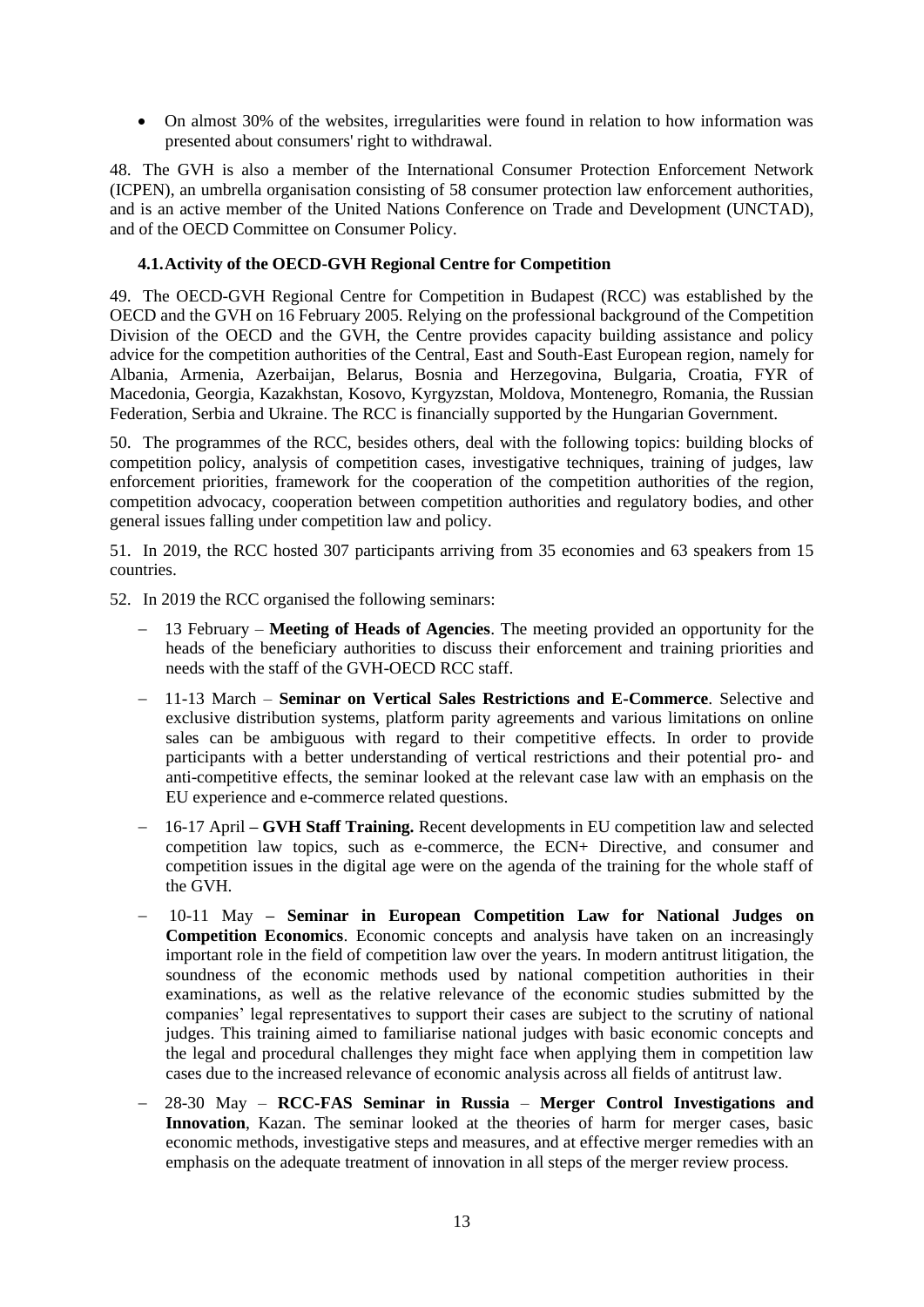- − 10-12 September **Outside Seminar in Ukraine – Competition Enforcement and Advocacy in the Pharmaceutical Sector**. In addition to market definition, market power, the role of generics and IP rights, merger control and abuse cases, the seminar provided an overview of the regulatory framework of the pharmaceutical market and an introduction to competition assessment.
- − 22-24 October **Remedies and Commitments in Competition Cases**. The seminar explored the use of structural and behavioural remedies and commitments while focusing on certain specific questions, such as how price caps or behavioural measures that are hard to monitor and enforce can be avoided.
- − 22-23 November **Seminar on European Competition Law for National Judges on New challenges for National Judges in the application of Articles 101 & 102 TFEU.** The antitrust legal landscape is changing due to the transformation of the market environment in which companies are active. The application of traditional legal theories is being challenged by the existence of dynamic markets in digital sectors. Antitrust competition authorities are being forced to adapt their approach in order to deal with new types of illegal behaviours, particularly those committed by Big Tech companies. Consequently, the spotlight is currently on national courts and EU judges dealing with antitrust cases to provide appropriate legal guidance. With regard to this, the training aimed to update national judges about the new legal and procedural challenges they may face when dealing with competition law cases as a result of the latest legal developments that have taken place in the antitrust field.
- − 10-12 December **Sector Event: Competition Rules and the Energy Sector**. The energy sector has a number of unique characteristics and specificities that need to be considered when analysing the way in which competition takes place in the sector. The goal of the Workshop was to enable competition officials to become more familiar with international practices relating to cartels, abuse of dominance, mergers and competition advocacy in this fundamental sector of modern economies.

#### <span id="page-13-0"></span>**5. Resources of competition authorities**

53. The Hungarian Parliament approved the planned amount of the budget of the GVH for 2019, which was initially calculated as 2,579.4 million HUF, including the sum to be used for the activities of the OECD-GVH Regional Centre for Competition in Budapest, which was initially calculated as 158 million HUF for 2019. Following the modification of the planned amount, the available budget for the GVH and the RCC was 3,754.8 million HUF, including the outstanding amounts of 2018.

54. The annual finances of the budget chapter were balanced, with no liquidity issues arising; the GVH honoured its payment obligations in time.

|             | 2019    |
|-------------|---------|
| million HUF | 3,754.8 |
| million EUR | 11.3    |

#### **1. Table Annual budget**

55. The total number of staff in the GVH was 115 as of 31 December 2019.

|                             | 2019 |  |  |
|-----------------------------|------|--|--|
| Economists                  | 14   |  |  |
| Lawyers                     | 56   |  |  |
| Lawyer-economists           |      |  |  |
| Other professionals         |      |  |  |
| Support staff               | 33   |  |  |
| All staff combined (actual) | 115  |  |  |

#### **2. Table Number of employees**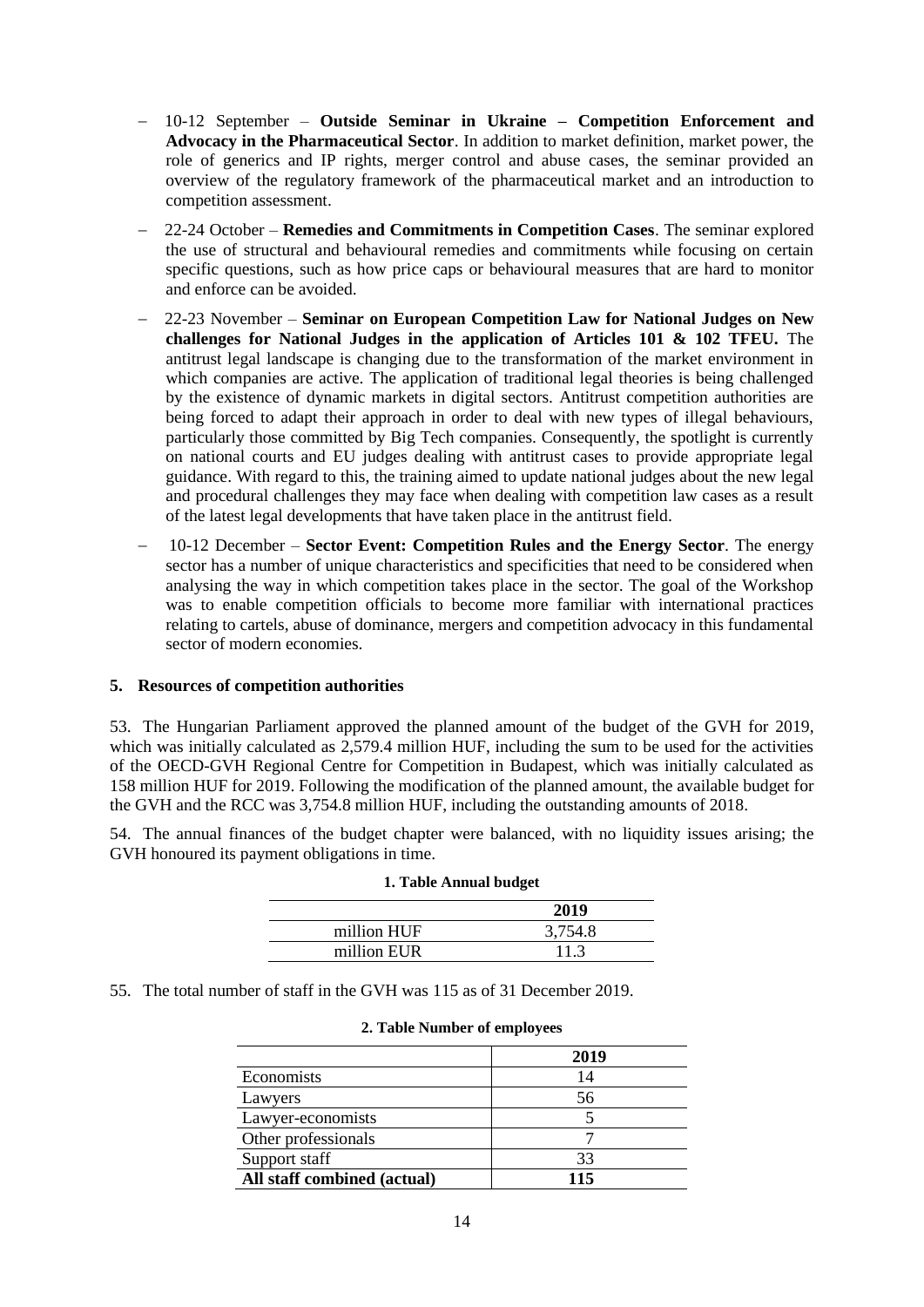56. The total number of staff in the main categories of activity (antitrust, mergers, consumer protection, and advocacy) in 2019 was 82.

#### <span id="page-14-0"></span>**6. Summaries of or references to new reports and studies on competition policy issues**

57. In 2019 the GVH closed its sector inquiry into the payment card industry, targeting in particular the 'downstream' side of the market, i.e. bank card acceptance market. Payment by bank card is still not widespread in Hungary today, despite the fact that a reduction in cash payment would help to curtail the grey economy. Consequently, in the framework of a sector inquiry the GVH set out to identify the factors that may be hindering the more widespread acceptance of card payment and the ways in which these barriers may be overcome by market players or through regulation. In the final report the GVH did not reveal any market failures necessitating the initiation of competition supervision proceedings. It did, however, identify - among other things - a number of market circumstances affecting competition on the market. Consequently, the GVH issued a number of recommendations to address the highlighted concerns.

58. The main findings of the sector inquiry and the related recommendations can be summarised as follows.

- − While the reduction in the level of the interchange fees has generally mitigated the merchants' cost burden, the extent of the reduction depends on the size of the merchants. The smallest merchants have benefitted the most from the cost reduction; however, when compared to turnover, this merchant size category still faces the highest cost burden. The proportionally higher fees can be partly explained by economies of scale; however, further discrepancies likely stem from differences between merchants – given their bargaining power and awareness. Consequently, the GVH recommends launching awareness raising programmes for merchants.
- Fees that are proportional to the transaction number, which also increased during the investigated period, are also primarily detrimental for small-sized merchants processing lowvalue transactions; consequently, the GVH recommends minimising or eliminating these fees.
- The POS terminal installation programme has also contributed to a significant reduction in the acceptance costs of the smallest merchants (less than 1 million HUF quarterly card payment turnover). However, the fees of merchants falling into a higher turnover category (1-2.5 million HUF quarterly card payment turnover) have increased. This is due to the low bargaining power of these merchants and the fact that they were unable to participate in the programme due to already possessing a POS terminal at the time that the programme was launched. The GVH recommends extending the programme to this category of merchants.
- According to a market survey conducted in the course of the sector inquiry, merchants consider it disadvantageous that they only receive the value of purchases several days later. The GVH therefore recommends that acquiring banks speed up the crediting process of card transactions.
- − In addition, the GVH recommends increasing the popularity of bank card acceptance as well as the use of bank cards through tax policy measures.

59. In 2019, the GVH took advantage of the use of a market analysis in the field of consumer protection for the first time. The GVH launched a market study into digital comparison tools (websites and mobile-applications) in order to determine whether consumers can rely on the information provided on such websites and applications and the extent to which the provided information is objective and user-friendly. The market study revealed that an increasing number and a more diverse range of digital comparison tools are available to consumers. While these tools enhance and support competition and enable consumers to search for the best products, and therefore generally have a positive effect, they also present a number of risks. Digital comparison tools operating under market conditions may be interested in manipulating the ranking order of products in exchange for possible financial rewards from the suppliers of goods. Comparability can be reduced, for example, if several